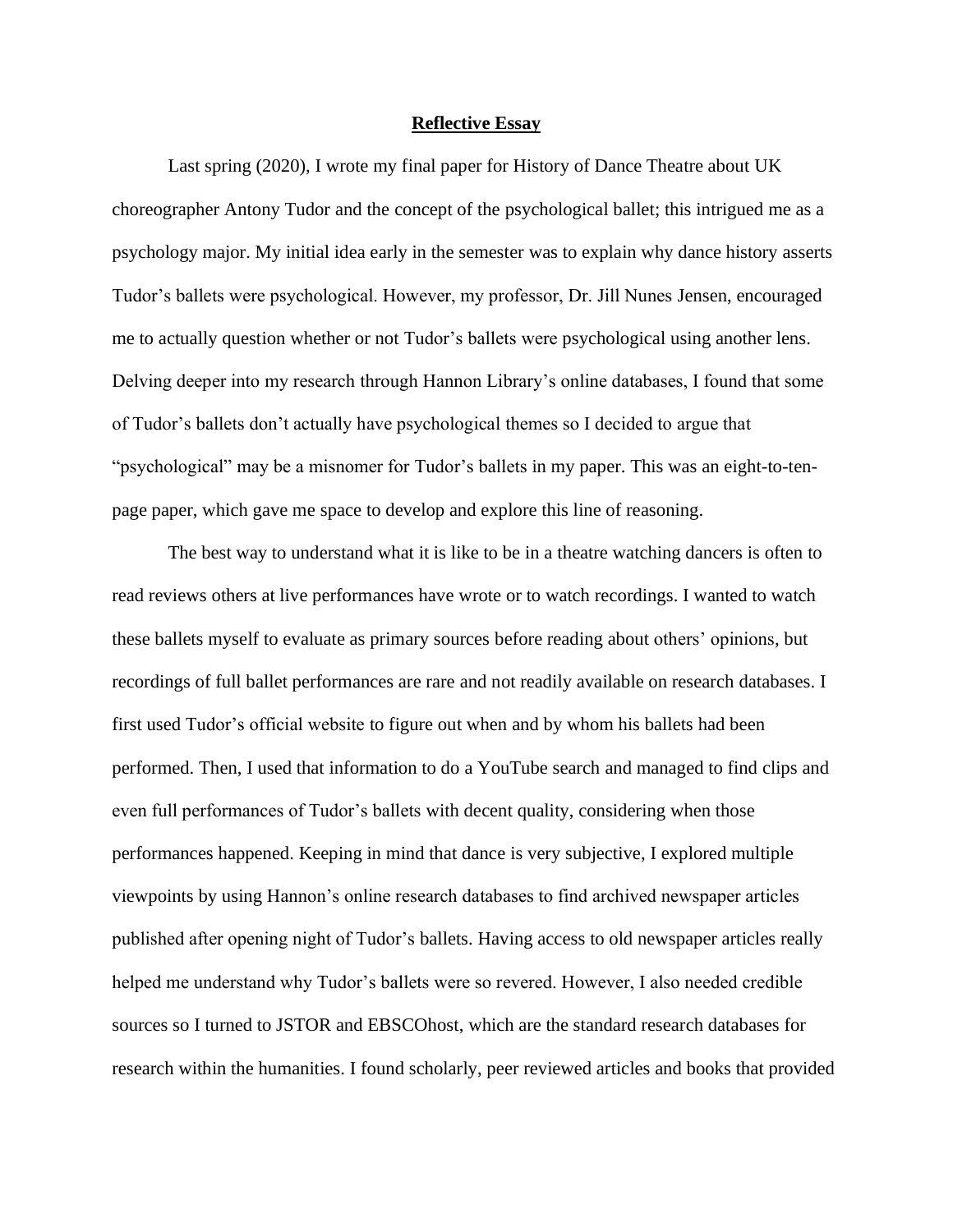more in-depth analyses of Tudor's ballets. I was fortunate enough that the sources I was interested in were available to download, including full length books. For the psychological aspect of my analysis of Tudor's ballets, I turned to the American Psychological Association (APA), the largest organization of psychologists in the US, which has an online dictionary database with clear definitions of terms used in the field of psychology. I relied exclusively on online resources due to the restrictions of the Coronavirus pandemic.

Reading about how others interpreted Tudor's ballets actually led to my discovery that dance history deemed Tudor's ballets psychological because the ballets urged people to reflect on themselves, not necessarily because the dancing was implicitly psychological in nature according to the tenets of the discipline. While it seemed like these sources argued against my point, I realized that the authors simply had a different mindset. They interpreted Tudor's ballets as dancers, dance scholars, or casual ballet watchers who expect ballet to entertain, not to make them think. As a result, I welcomed and was able to reconcile different viewpoints in my paper. I emphasized that my argument came from a psychological point of view and was simply different from, not necessarily opposing, the views presented in my sources. One of the challenges I faced in conducting interdisciplinary research was for me to take a scientific approach and not evaluate sources based on how much I agreed with their opinion of Tudor's ballets. I had to constantly refer back to the APA database to remind myself of what I was looking for in terms of psychology. One source that helped me remain objective and not think like a dancer was *The Choreography of Antony Tudor: Focus on Four Ballets* in which the author, Rachel S. Chamberlain Duerden, evaluated each ballet in a very clear fashion. This inspired me to create various criterion for each ballet to meet to be deemed "psychological" in my analysis of several

Tudor ballets. Having a source that analyzed Tudor's ballets systematically was invaluable in